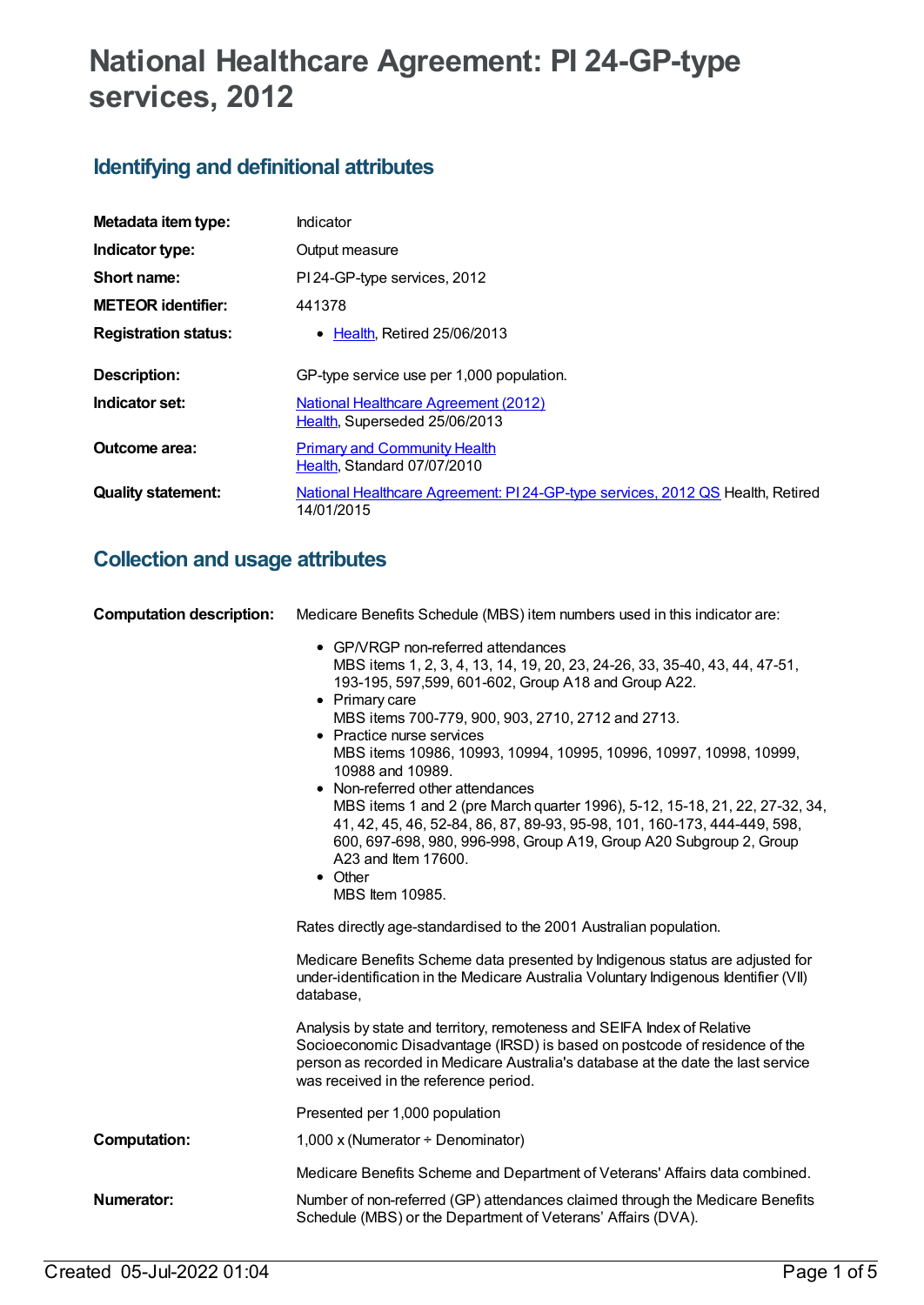| <b>Numerator data elements:</b> | Data Element / Data Set-                                                                                                                                                     |
|---------------------------------|------------------------------------------------------------------------------------------------------------------------------------------------------------------------------|
|                                 | Data Element                                                                                                                                                                 |
|                                 | MBS broad type of services groups                                                                                                                                            |
|                                 | Data Source                                                                                                                                                                  |
|                                 | Medicare (MBS) data                                                                                                                                                          |
|                                 | Guide for use                                                                                                                                                                |
|                                 | Data source type: Administrative by-product data                                                                                                                             |
|                                 | Data Element / Data Set-                                                                                                                                                     |
|                                 | Person-government funding identifier, Medicare card number N(11)                                                                                                             |
|                                 | <b>Data Source</b>                                                                                                                                                           |
|                                 | <b>Medicare (MBS) data</b>                                                                                                                                                   |
|                                 | Guide for use                                                                                                                                                                |
|                                 | Data source type: Administrative by-product data                                                                                                                             |
| Denominator:                    | Population                                                                                                                                                                   |
| Denominator data                | <b>Data Element / Data Set-</b>                                                                                                                                              |
| elements:                       |                                                                                                                                                                              |
|                                 | Data Element                                                                                                                                                                 |
|                                 | Person-estimated resident population of Australia                                                                                                                            |
|                                 | <b>Data Source</b>                                                                                                                                                           |
|                                 | <b>ABS Estimated resident population (total population)</b>                                                                                                                  |
|                                 | Guide for use                                                                                                                                                                |
|                                 | Data source type: Census based plus administrative by-product data                                                                                                           |
|                                 | Data Element / Data Set-                                                                                                                                                     |
|                                 | Person-Indigenous status, code N                                                                                                                                             |
|                                 | Data Source                                                                                                                                                                  |
|                                 | ABS Indigenous experimental estimates and projections (2001 Census-<br>based)                                                                                                |
|                                 | Guide for use                                                                                                                                                                |
|                                 | Data source type: Census based plus administrative by-product data                                                                                                           |
| Disaggregation:                 | 2008–09 and 2009–10 (updated to include DVA data) and 2010–11—Nationally,<br>by SEIFA Index of Relative Socioeconomic Disadvantage (IRSD) deciles                            |
|                                 | 2008-09 and 2009-10 (updated to include DVA data), and 2010-11-State and<br>territory, by:                                                                                   |
|                                 | • Indigenous status (Medicare Benefits Scheme data only)<br>• remoteness (Australian Standard Geographical Classification Remoteness<br>Structure)<br>• SEIFA IRSD quintiles |
|                                 | Some disaggregation may result in numbers too small for publication.                                                                                                         |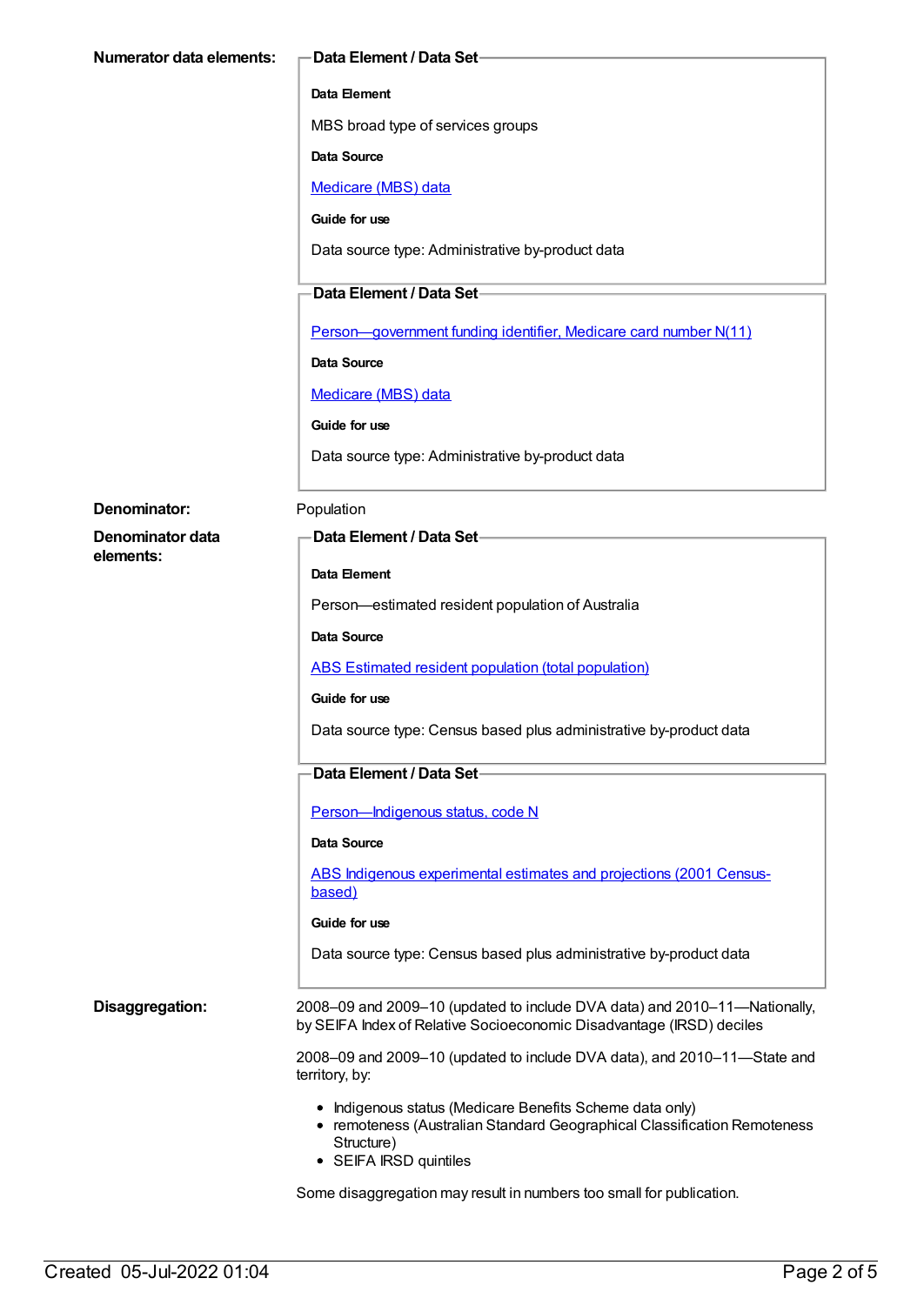| <b>Disaggregation data</b><br>elements: | Data Element / Data Set-                                                                                                                                       |
|-----------------------------------------|----------------------------------------------------------------------------------------------------------------------------------------------------------------|
|                                         | Data Element                                                                                                                                                   |
|                                         | Person-area of usual residence                                                                                                                                 |
|                                         | Data Source                                                                                                                                                    |
|                                         | Medicare (MBS) data                                                                                                                                            |
|                                         | Guide for use                                                                                                                                                  |
|                                         | Data source type: Administrative by-product data<br>Used for disaggregation by state/territory, remoteness and SEIFA IRSD                                      |
|                                         | <b>Data Element / Data Set-</b>                                                                                                                                |
|                                         | Data Element                                                                                                                                                   |
|                                         | Person-Indigenous status                                                                                                                                       |
|                                         | Data Source                                                                                                                                                    |
|                                         | Medicare (MBS) data                                                                                                                                            |
|                                         |                                                                                                                                                                |
| Comments:                               | Most recent data available for 2012 CRC report: 2010-11.                                                                                                       |
|                                         | MBS item numbers change over time. Extracted data may include historical item<br>numbers that are no longer part of the current MBS but have been processed by |

Medicare Australia within the reference period.

### **Representational attributes**

| Rate   |
|--------|
| Real   |
| Person |
| NNNN N |
|        |

## **Indicator conceptual framework**

| Framework and | <b>Accessibility</b> |
|---------------|----------------------|
| dimensions:   |                      |

### **Data source attributes**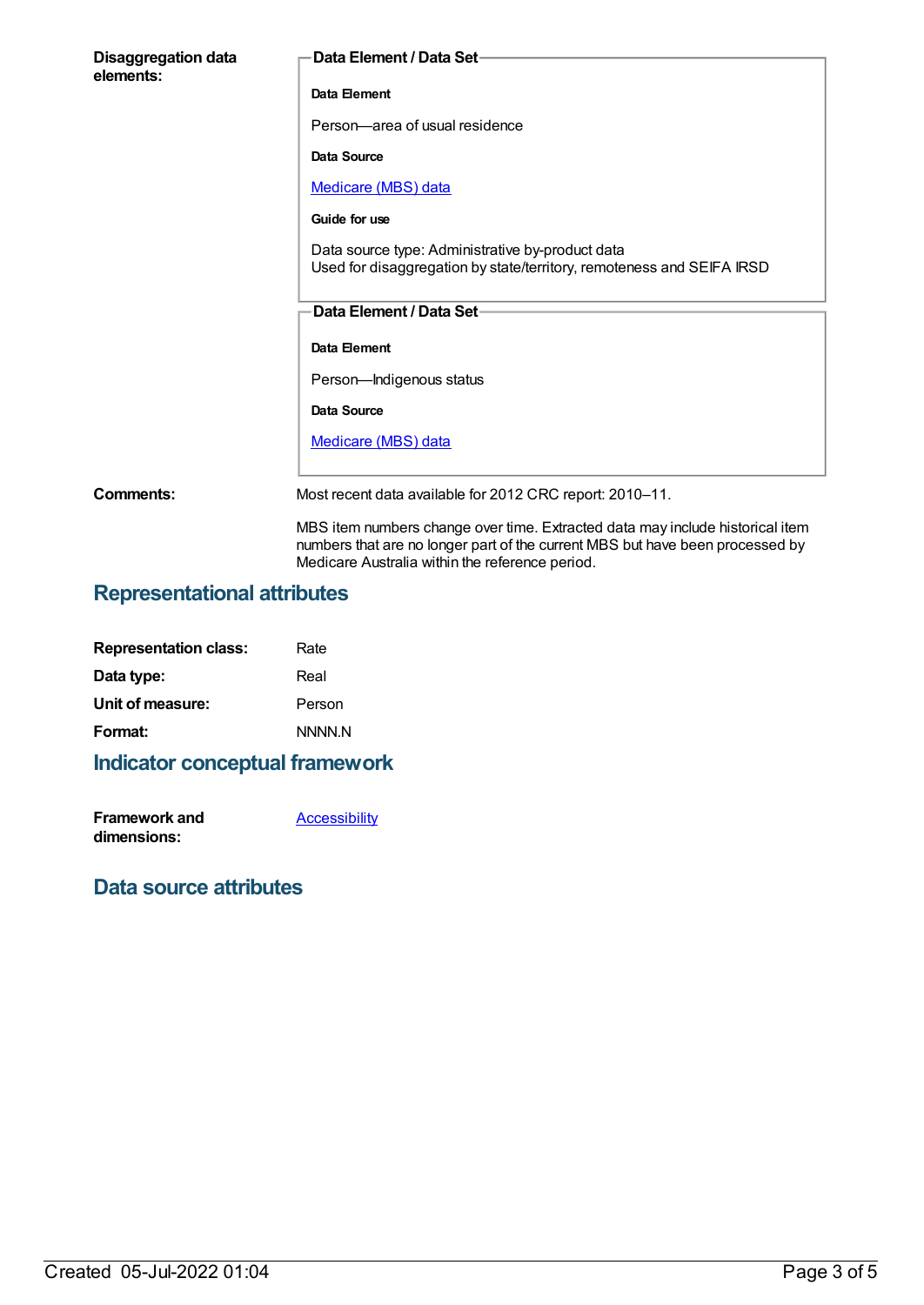ABS Estimated resident population (total [population\)](https://meteor.aihw.gov.au/content/393625)

**Frequency**

**Quarterly** 

**Quality statement**

ABS Estimated resident population (total [population\),](https://meteor.aihw.gov.au/content/449216) QS

**Data custodian**

Australian Bureau of Statistics

#### **Data Source**

[Medicare](https://meteor.aihw.gov.au/content/394305) (MBS) data

**Frequency**

Annually

**Data custodian**

Department of Health

#### **Data Source**

ABS Indigenous experimental estimates and projections (2001 [Census-based\)](https://meteor.aihw.gov.au/content/394092)

**Frequency**

Periodic

**Quality statement**

ABS Indigenous [experimental](https://meteor.aihw.gov.au/content/449223) estimates and projections, QS

**Data custodian**

Australian Bureau of Statistics

#### **Accountability attributes**

| <b>Reporting requirements:</b>                                                     | National Healthcare Agreement                                                 |
|------------------------------------------------------------------------------------|-------------------------------------------------------------------------------|
| <b>Organisation responsible</b><br>for providing data:                             | Department of Health and Ageing / Australian Institute of Health and Welfare. |
| <b>Further data development / Specification: Long-term</b><br>collection required: |                                                                               |

#### **Source and reference attributes**

### **Relational attributes**